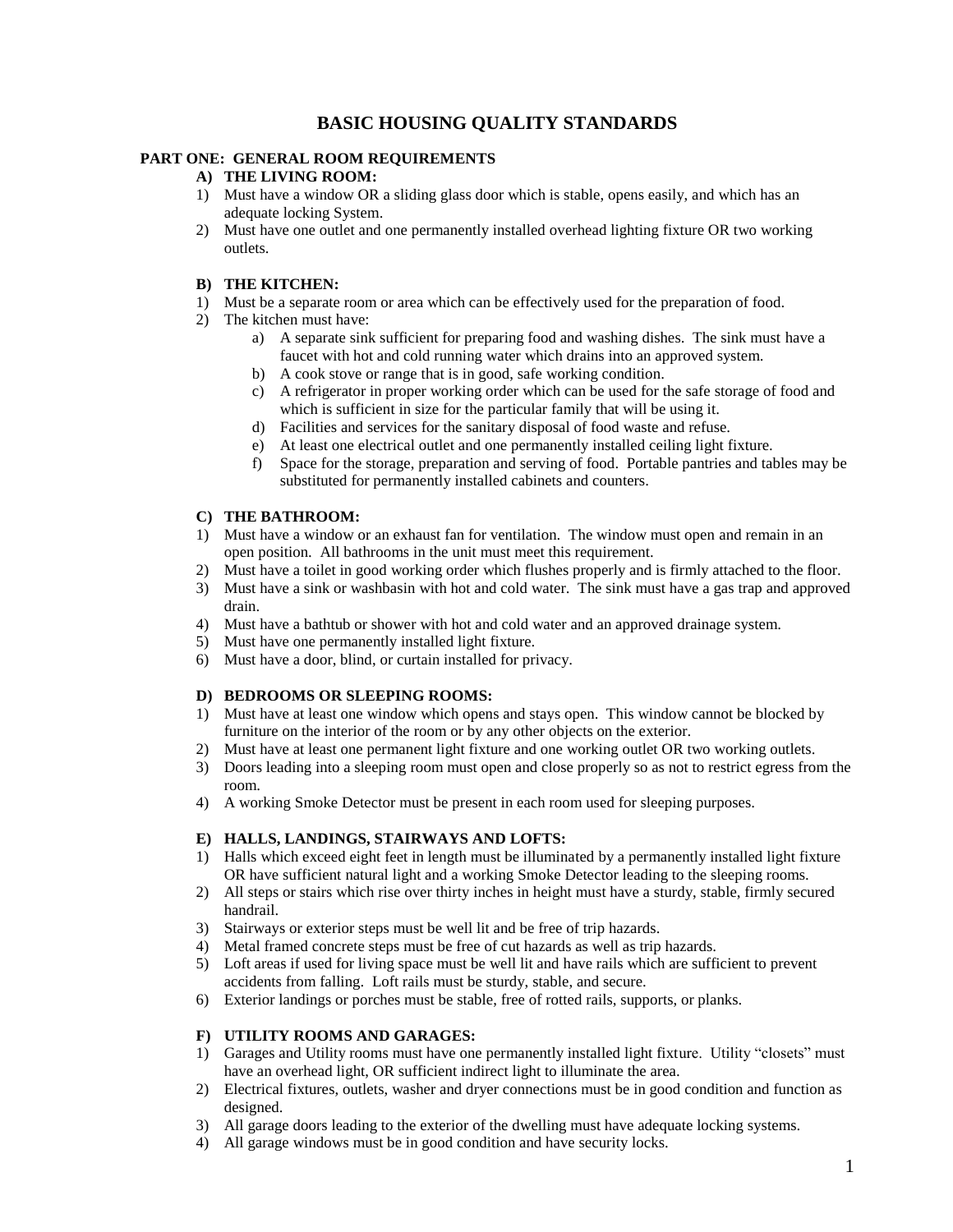#### **G) DETACHED GARAGES, PORCHES, PATIOS, STORAGE BUILDINGS:**

- 1) Electrical fixtures and wiring in or on detached garages, porches, patios, balconies, or storage buildings must be in good condition and function as designed.
- 2) Detached garages which house an automobile, a freezer, a washing machine, clothes dryer, or other appliance, will be inspected as a frequently used living area and must not have Health, Safety, or Security issues.

#### **PART TWO: GENERAL HQS STANDARDS**

### **FLOORING:**

- 1) Sub floors must be stable and free of severe buckling or bulging.
- 2) Carpet must be level and smooth and free of trip hazards. Open or loose tack strip or metal reducer strip cannot be present.
- 3) Vinyl tile or sheet vinyl coverings must not be loose from the sub floor or have sharp edges.
- 4) Hardwood floors or Ceramic tile floors must be free of all cut hazards or trip hazards. Sharp edges, broken tiles, or protruding nails cannot be present.

#### **WALLS AND CEILINGS:**

- 1) Walls and ceilings must be free of severe bulging, falling plaster, and large holes.
- 2) Drywall damage from plumbing leaks, roof leaks, or flooding should be replaced so as to prevent possible mold growth or lead-based paint contamination.
- 3) Drywall under bathroom or kitchen sinks must be free from mold or mildew.
- 4) Wood paneling cannot be used on ceilings or walls as a substitute for drywall materials.

### **SECURITY AND SAFETY:**

- 1) All doors leading out of the unit must be secure. This includes garage doors.
- 2) **KEYED EXIT LOCKS ARE PROHIBITED**. This is a Fire Safety issue.
- 3) All windows which are accessible from the exterior of the dwelling are required to have locks.
- 4) Storm windows, in working order and which have locks are considered to be secure.
- 5) A single level dwelling is required to have working Smoke Detectors in each room used for sleeping purposes. There should also be a working Smoke Detector in the hall near the sleeping rooms.
- 6) Two storied units or units with basement living areas are required to have a working Smoke Detector on each level along with a working Smoke Detector in each room used for sleeping purposes.
- 7) Detached garages or storage buildings which house an automobile or household appliance must have lockable doors and windows where they are present.
- 8) Stairwell doors or attic doors which are accessible from another rental unit must be locked or otherwise secured.
- 9) Rental units which will house a tenant who is **HEARING IMPAIRED** must have a **WORKING SMOKE DETECTOR FOR THE HEARING IMPAIRED AND A WORKING REGULAR SMOKE DETECTOR IN THE UNIT.** There must be a working Smoke Detector for the hearing impaired tenant on each living level of the unit. A working Smoke Detector in each room used for sleeping purposes along with a working Smoke Detector in the hall near the sleeping rooms.

#### **ELECTRICAL: EXPOSED, BARE, FRAYED, OR OTHERWISE POORLY INSULATED WIRING WILL FAIL THE UNIT. FRICTION OR PLASTIC TAPE IS NOT SUFFICIENT PROPER INSULATION FOR ANY GUAGE OF ELECTRICAL WIRING.**

- 1) Outlet or light switch plates which are broken or cracked must be replaced. Chipped or cracked outlet fixtures must be replaced.
- 2) Ceiling fan/light fixtures which have pull chain switches must function as designed.
- 3) All lighting fixtures, whether interior or exterior, must have globes in place if the fixture is designed to have a globe.
- 4) All lighting fixtures must be tested at the time of the HQS Inspection and must have working bulbs. **OPEN SOCKETS IN A LIGHTING FIXTURE WILL FAIL THE UNIT.** Hood lights, closet lights, refrigerators, and ovens must not have open sockets.
- 5) Open slots in the breaker box must be filled.
- 6) Outlets cannot be overloaded beyond capacity.
- 7) Exterior wiring must be of the type manufactured for exterior wiring use and marked as such.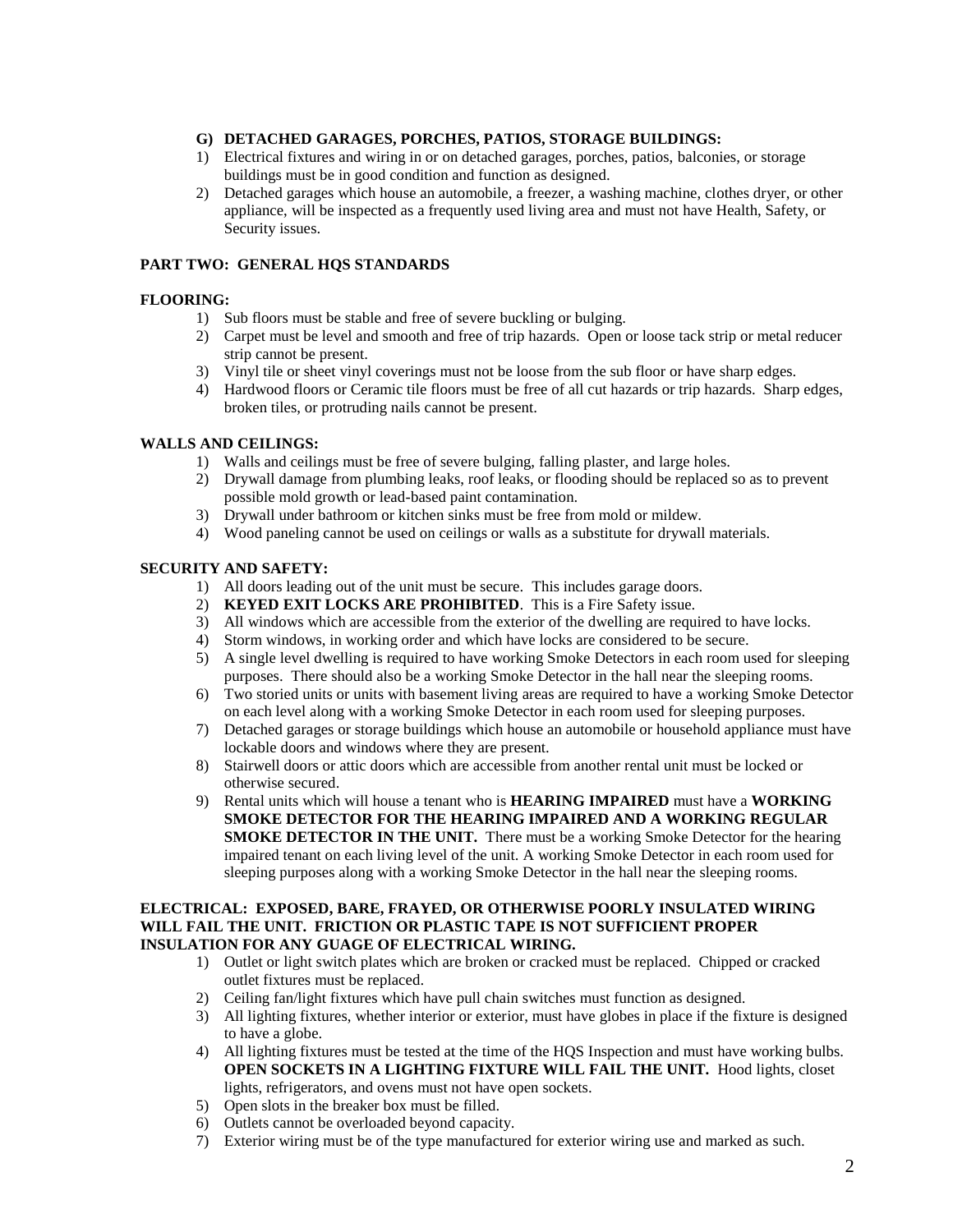- 8) Interior wiring installed on the outside of a wall must be enclosed in metal sheathing or runway. If Romex is used it must be securely attached to the wall and run in such a way that it does not come in contact with people or other objects.
- 9) Wiring must be to Code. National and Local Codes must be followed. Wiring must be permanently and properly installed.

### **HEAT AND AIR SOURCES:**

- 1) The unit must have a permanently installed source of heat which provides adequate BTU's to heat the unit either directly or indirectly. Gas furnaces cannot be enclosed in a closet which is airtight.
- 2) **THERE CAN BE NO UNVENTED GAS SPACE HEATERS IN THE UNIT**. This includes gas bathroom space heaters. Unvented gas space heaters must be disconnected and capped off. Space heaters with oxygen sensors are no exception.
- 3) All gas furnaces must be equipped with a flue vent in good condition and free of holes or gaps. The flue must be properly installed to vent through the roof. Flues cannot make contact with flammable or combustible materials. Collars and rain caps must be in place where they are required.
- 4) Gas floor furnaces must be in good working order, function as designed and have a flue which carries fumes out the unit. Crawl space flues should be checked as part of a regular maintenance program to ensure that the flue is free of holes gaps, leaks, breaks, or severe rust.
- 5) Filters in any type of unit must be clean.
- 6) Gas furnaces must have a 100 % Safety Shut Off Valve.
- 7) Baseboard heating units must have the manufacturer's protective casings in place so that the heating elements are not exposed.
- 8) Electrical outlets in the furnace closet must have a cover plate and otherwise be in good condition.
- 9) Thermostats on any type of unit must function properly.
- 10) Window air conditioners or wall installed cooling units must have side panels in place and be grouted where necessary. Control knobs must be present. If an air filter is present or required it must be clean.
- 11) All heating and cooling units must be certified to be in good working order annually.

# **FIREPLACES, FRANKLIN STOVES, OR "POT-BELLIED STOVES:**

- 1) Fireplaces must be equipped with glass doors or screens which stay in place while the fireplace is being used. Log grills or holders must be in good condition so as not to allow logs to roll out of the fireplace. Stone or concrete back and side panels must be in good condition. The damper must be in good working order. The chimney or flue must provide air flow sufficient to carry smoke and fumes out of the unit.
- 2) Chimneys must be in good condition and must have a rain hood in place.
- 3) Tree limbs, brush, bird nests should not be in contact with the chimney rain hood.
- 4) Franklin Stoves or Pot-Bellied Stoves must be in good condition, have working flues and dampers, and the proper wall and floor shields in place.
- 5) All fireplaces, Franklin Stoves or Pot-Bellied Stoves must be certified by the owner annually.

# **HOT WATER HEATERS:**

**HOT WATER TANKS WHICH ARE LOCATED IN A LIVING AREA** (a room or area of the dwelling that is frequently used by the tenant) **MUST BE ENCLOSED IN A VENTILATED CLOSET OR SCREENED BY A PARTITION. ADEQUATE VENTILATION MUST BE PRESENT WHICH PROVIDES OXYGEN TO THE UNIT**. Note: A utility room or a garage is not considered to be a living area of the dwelling.

- 1) All water heaters must have a Temperature and Pressure Relief Valve which is properly installed.
- 2) The T& P Valve must be equipped with a discharge line of ¾ "schedule 40 PVC, copper, or galvanized steel.
- 3) The discharge line cannot run up at any given point or angle. The line must go downward to six (6) inches from floor or run downward into a drainage system.
- 4) The discharge line cannot be reduced in size as it extends downward to the floor or drain.
- 5) Discharge lines cannot be threaded at the floor level. No cap can be present on the line at the floor level.
- 6) Gas Hot Water Tanks must have a flue which extends through the ceiling and roof. The flue must have a rain cap and galvanized collars where needed.
- 7) Gas powered tanks must have a 100% Emergency shut-off valve present.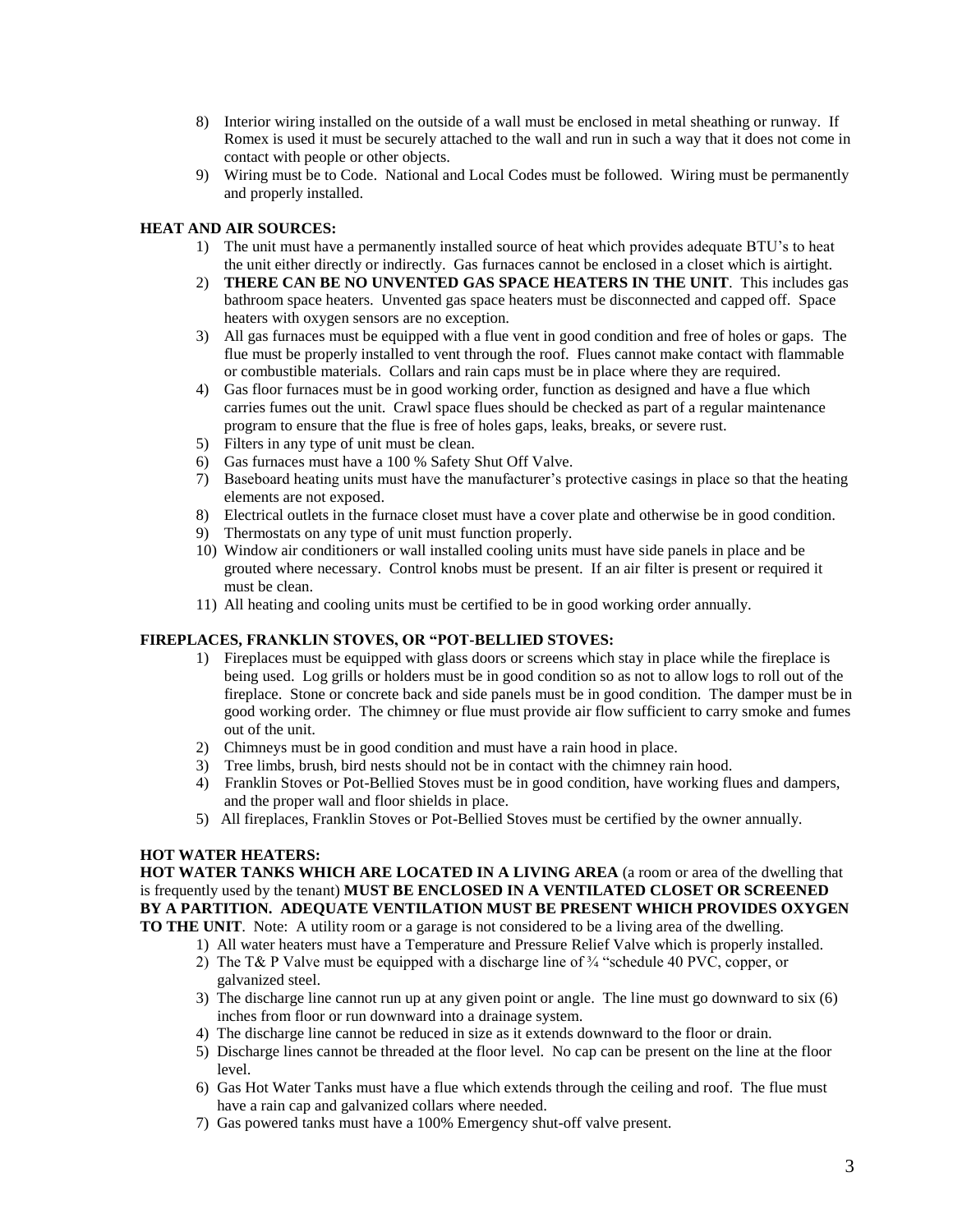- 8) Hot Water tanks must be of sufficient capacity to provide ample hot water for the particular size of the family will occupy the unit.
- 9) All water heating tanks must be certified to be in good working order annually.

### **PLUMBING AND SEWER:**

- 1) The bathroom sink, bathtub or shower, and the kitchen sink must have hot and cold water.
- 2) Water pressure to all areas must be reasonable.
- 3) Leaks anywhere in the plumbing system(s) will fail the unit
- 4) Faucets, shower heads, exchanger valves, toilets, shut-off valves, sprayers and exterior faucets must be in proper working order and free of leaks.
- 5) Tubs, showers, and washbasins must be free of mold.
- 6) Grouted or chalked joints must be clean and in good condition.
- 7) Gas traps must be present where required.
- 8) Sewer access must be capped.
- 9) Water connections for washing machines must be in good condition. Valves must not be severely cracked or broken. Drains for washing machines must not leak.

#### **FOUNDATION, ROOF, BASEMENTS, CELLARS, AND EXTERIOR SURFACES**:

- 1) The foundation, roof and exterior surfaces of the dwelling must be good condition, sturdy, and not allow air or water to enter the unit.
- 3) All exterior surfaces, roofing materials, and the foundation must be free of holes, severe cracks and dry rot.
- 4) Exterior siding cannot be loose, hanging, or falling.
- 5) Basements which are accessible must have stable ceilings, walls, and floors. Stairways leading to a basement must be stable, well lighted, and have handrails where necessary.
- 6) Basements which are used as living spaces must adhere to all HQS requirements. A basement used for living is required to have a working Smoke Detector in each room used for sleeping purposes and in the hall leading to the sleeping rooms. A damp, moldy, or flooded basement will fail.
- 7) Storm shelters or cellars which are accessible must be in good condition. If the shelter is flooded or in poor condition the door to the shelter must be secured with a locking system which restricts access.

### **AIR QUALITY: The Unit Must Be Free From ASBESTOS, LEAD-BASED PAINT, AND MOLD CONTAMINATION.**

### **ASBESTOS:**

1) Building materials containing asbestos must be removed from a rental unit by a certified abatement contractor who is licensed under the law to conduct asbestos abatement procedures.

**MOLD:** The Norman Housing Authority does not test mold for specie or type. All mold colonies will be considered as toxic. A visual assessment will be completed at every HQS Inspection.

1) All mold colonies present in the interior of the rental unit must be removed.

a) Small areas which total less than ten (10) square feet may be treated by untrained and uncertified workers. Containment procedures are not required.

b) Mold colonies which exceed ten (10) square feet, but do not exceed thirty (30) square feet, should be conducted by workers who are trained and certified in mold remediation. The proper containment procedures should be used. At this level, the central heat and air ducts or other contaminated areas of the system must be cleaned and treated for mold.

c) For areas larger than thirty (30) square feet, it is **MANDATORY** that trained and certified workers conduct the remediation. At this level of contamination, a professional microbial investigator should be consulted to oversee the work and give final clearance.

2) Carpet, carpet pad, and drywall which has be soaked by flooding of any type must be replaced or properly cleaned and dried to insure that growth of mold colonies does not occur. New carpet pad should be installed where needed.